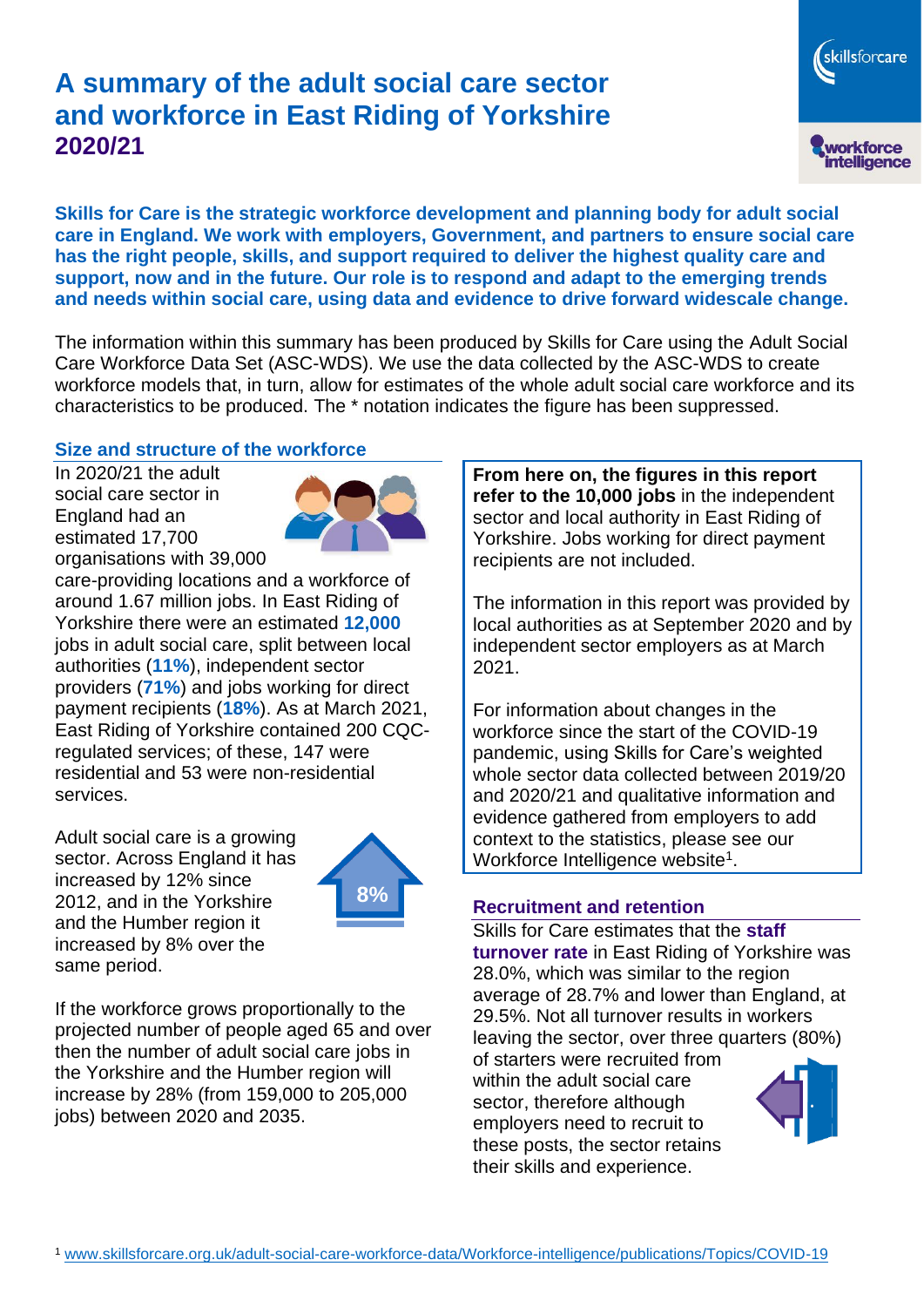Adult social care has an experienced 'core' of workers. Workers in East Riding of Yorkshire had on average **8.0 years of experience in the sector** and 76% of the workforce had been working in the sector for at least three years.

Using both workforce intelligence evidence and our links with employers and stakeholders across England, we know that recruitment and retention is one of the largest issues faced by employers. We have many resources and tools available to help, for example the 'Values-based recruitment and retention toolkit'<sup>2</sup> and 'Seeing potential: widen your talent pool'. <sup>3</sup> For more information please visit: [www.skillsforcare.org.uk/recruitment-retention](http://www.skillsforcare.org.uk/recruitment-retention)

## **Employment information**

We estimate East Riding of Yorkshire had **10,000**

adult social care jobs employed in the local authority and independent sectors. These included 750 managerial roles, 275 regulated professionals, 7,500 direct care (including 6,100 care workers), and 1,500 other-non-care proving roles.

The average number of **sickness days** taken in the last year in East Riding of Yorkshire was 8.0, (10.2 in Yorkshire and the Humber and 9.5 across England). With an estimated directly employed workforce of 9,100, this would mean employers in East Riding of Yorkshire lost approximately **73,000 days to sickness in 2020/21**. In England levels of staff sickness have nearly doubled over the course of the pandemic between 2019/20 and 2020/21, in total around 6 million extra days were lost to sickness than in the year before.

Around one quarter (25%) of the workforce in East Riding of Yorkshire were on zero-hours contracts. Around a half (46%) of the workforce usually worked full-time hours and 54% were part-time.

## **Chart 1. Proportion of workers on zero hours contracts by area**





## **Workforce demographics**

The majority (87%) of the workforce in East Riding of Yorkshire were female, and the average age was 43.2 years old. Workers



aged 24 and under made up 11% of the workforce and workers aged over 55 represented 27%. Given this age profile approximately 2,700 people will be reaching retirement age in the next 10 years.

Nationality varied by region, in England 83% of the workforce identified as British, while in the Yorkshire and the Humber region this was 93%. An estimated 97% of the workforce in East Riding of Yorkshire identified as British, 2% identified as of an EU nationality and 1% a non-EU nationality, therefore there was a similar reliance on EU and non-EU workers.

#### **Pay**



Table 1 shows the full-time equivalent annual or hourly pay rate of selected job roles in East Riding of Yorkshire (area), Yorkshire and the Humber

(region) and England. All figures represent the independent sector as at March 2021, except social workers which represent the local authority sector as at September 2020. At the time of analysis, the National Living Wage was £8.72.

#### **Table 1. Average pay rate of selected job roles by area**

|                                 | <b>England</b> | Region  | Area    |
|---------------------------------|----------------|---------|---------|
| Full-time equivalent annual pay |                |         |         |
| Social Worker <sup>t</sup>      | £37,100        | £34,000 | £32,500 |
| Registered nurse                | £33,600        | £32,400 | £32,000 |
| Hourly pay                      |                |         |         |
| National Living<br>Wage         | £8.72          | £8.72   | £8.72   |
| Senior care worker              | £10.00         | £9.88   | £9.53   |
| Care worker                     | £9.29          | £9.12   | £8.96   |
| Support and<br>outreach         | £9.53          | £9.41   | £9.00   |

†Local authority social workers only.

Please note that pay varies by sector, with local authority pay generally being higher than independent sector pay.

[www.skillsforcare.org.uk/vba](http://www.skillsforcare.org.uk/vba)